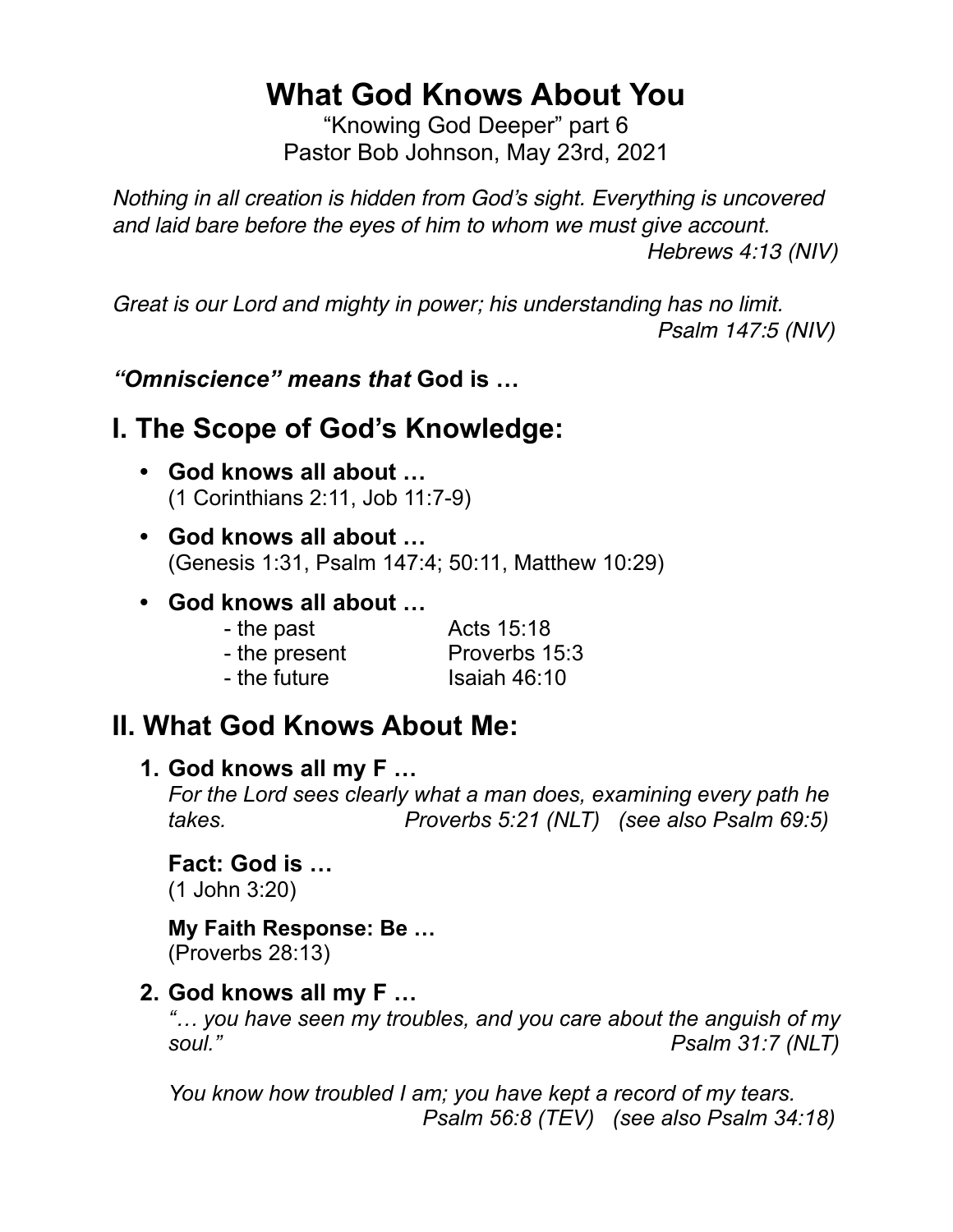#### **FACT: God is …**

*When I am ready to give up, he knows what I should do. Psalm 142:3 (TEV)*

#### **My Faith Response: Give …**

(1 Peter 5:7)

**3. God knows all my F …**

*The former things have taken place, and new things I declare; before they spring into being I announce them to you. Isaiah 42:9 (NIV)*

#### **FACT: God is …**

#### **My Faith Response: Ask …**

*Ask me and I will tell you remarkable secrets you do not know about things to come. Jeremiah 33:3 (NLT)*

#### **4. God knows all my F …**

*So do not worry, saying, 'What shall we eat?' or 'What shall we drink?' or 'What shall we wear?' … your heavenly Father knows that you need them. Matthew 6:31–32 (NIV)*

#### **FACT: God is …**

(Matthew 6:7-8, John 16:24)

#### **My Faith Response: Don't …**

#### **5. God knows all my F …**

*Be careful not to do your 'acts of righteousness' before men, to be seen by them. … Your Father, who sees what is done in secret, will reward you. Matthew 6:1,4 (NIV)*

# **FACT: God will …**

(Matthew 10:42)

#### **My Faith Response: Don't …**

(Galatians 6:9, 1 Corinthians 15:58)

**For a free audio or video copy of this message, go to GracePointSD.com and/or search Grace Point Church San Diego on your Podcast App**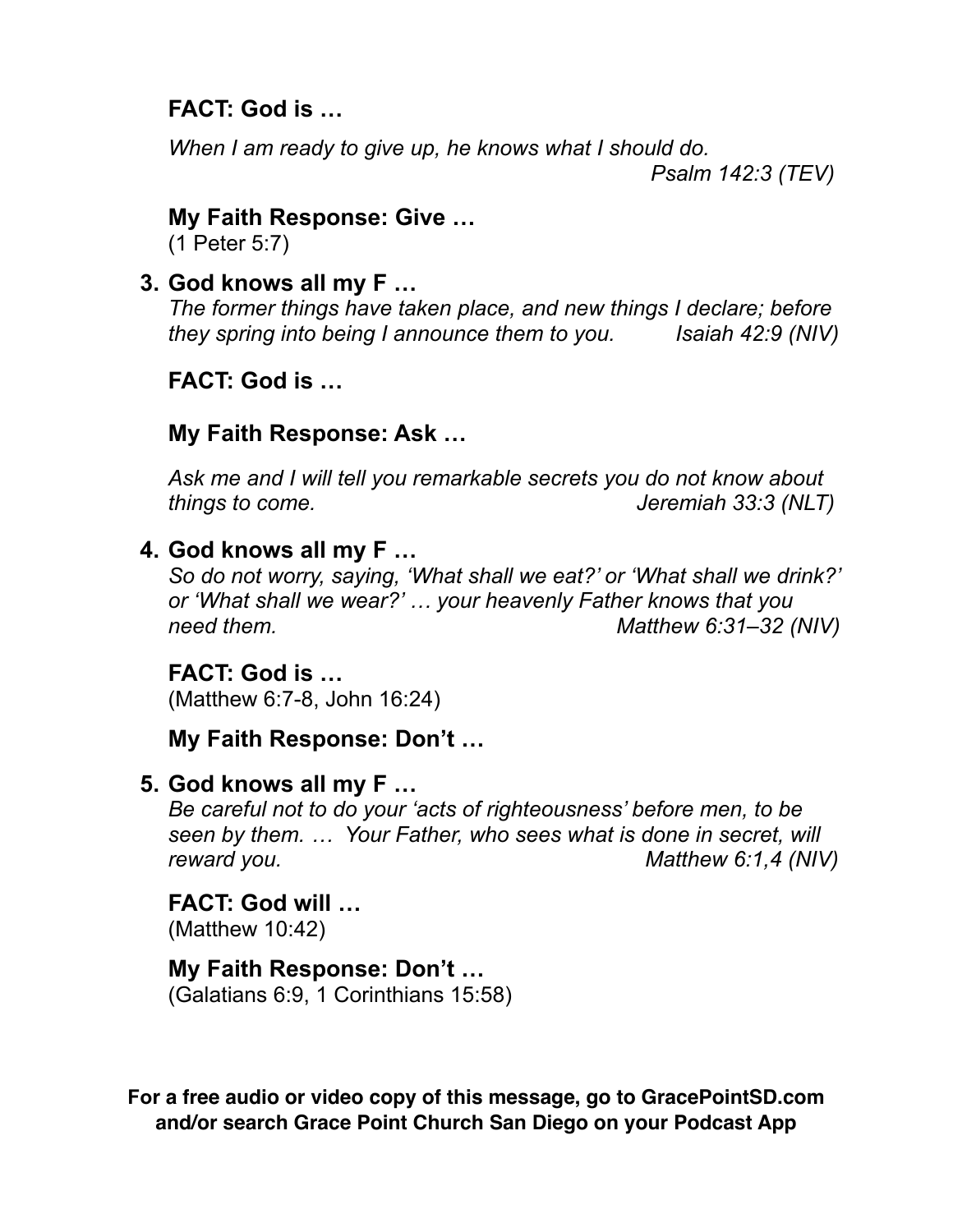# **This Week's GPC Discussion Guide:**

Welcome to the sixth week our 10 week study and discussion based on our current Sunday series at GPC called, "Knowing God Deeper".

Each week we will reflect on one of the names of God found in the Old Testament. Each of these names are windows into an aspect of God's character.

The more we understand God's character, the deeper we can know God personally, increase our trust in Him and experience His peace.

It is our prayer at GPC for our Sundays and small groups to provide the encouragement we all need to support each other as we desire to grow closer to God and build friendships in the coming weeks.

Each week, we will be using the same set of questions as we focus in on the ten different names of God that will be the focus of this series.

### **Getting Started …**

In the last seven days or so, what has encouraged you (big or small) that we can rejoice with you over? … and / or …

What has challenged you, stretched you, possibly brought some discouragement your way (big or small) … that we can offer our support and prayers for each other?

### **Quick Review …**

In this week's description of God, we reflected on how God is omniscience or 'all knowing'.

From the passages and insights that were shared on Sunday, was there anything you heard for the first time or that caught your attention, challenged you, encouraged you, or stretched your thinking?